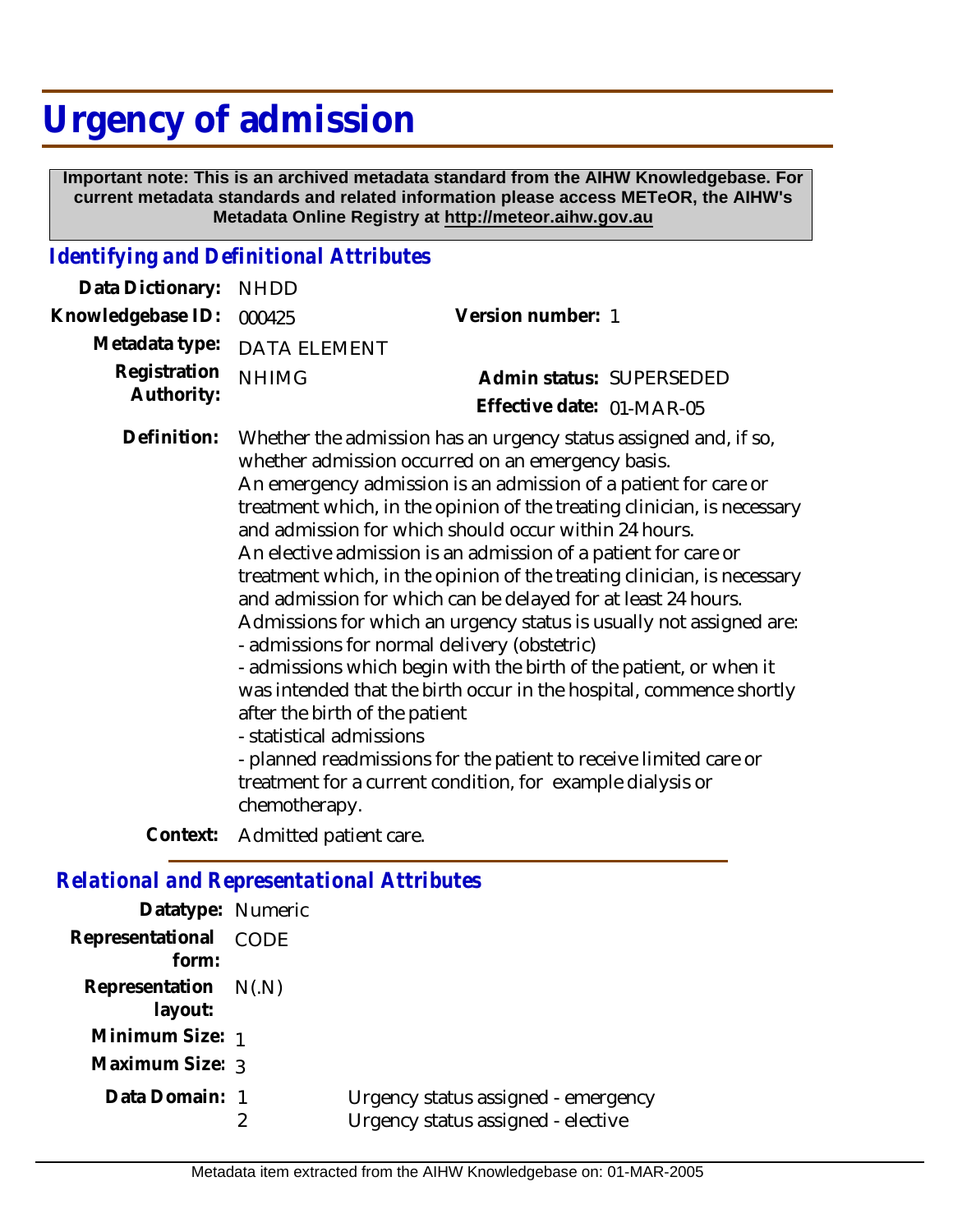- 3 Urgency status not assigned
- 9 Not known/not reported

Guide For Use: Emergency admission:

The following guidelines may be used by health professionals, hospitals and health insurers in determining whether an emergency admission has occurred. These guidelines should not be considered definitive.

An emergency admission occurs if one or more of the following clinical conditions are applicable such that the patient required admission within 24 hours.

Such a patient would be:

- at risk of serious morbidity or mortality and requiring urgent assessment and/or resuscitation; or

- suffering from suspected acute organ or system failure; or

- suffering from an illness or injury where the viability or function of a body part or organ is acutely threatened; or

- suffering from a drug overdoes, toxic substance or toxin effect; or

- experiencing severe psychiatric disturbance whereby the health of the patient or other people is at immediate risk; or

- suffering severe pain where the viability or function of a body part or organ is suspected to be acutely threatened; or

- suffering acute significant haemorrhage and requiring urgent assessment and treatment; or

- suffering gynaecological or obstetric complications; or

- suffering an acute condition which represents a significant threat to the patient's physical or psychological wellbeing; or - suffering a condition which represents a significant threat to public health.

If an admission meets the definition of emergency above, it is categorised as emergency, regardless of whether the admission occurred within 24 hours of such a categorisation being made, or after 24 hours or more.

Elective admissions:

If an admission meets the definition of elective above, it is categorised as elective, regardless of whether the admission actually occurred after 24 hours or more, or it occurred within 24 hours. The distinguishing characteristic is that the admission could be delayed by at least 24 hours.

Scheduled admissions:

A patient who expects to have an elective admission will often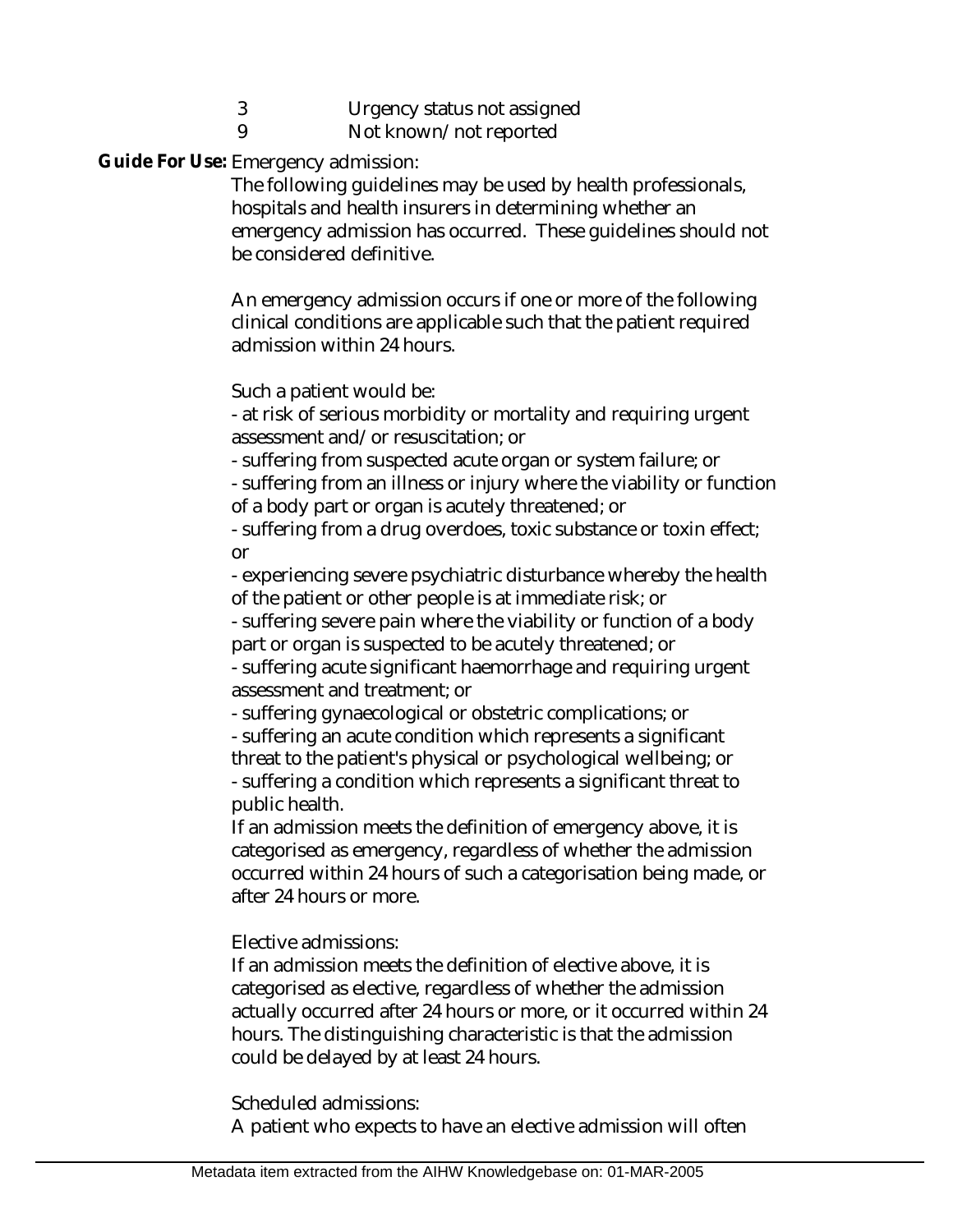have that admission scheduled in advance. Whether or not the admission has been scheduled does not affect the categorisation of the admission as emergency or elective, which depends only on whether it meets the definitions above. That is, patients both with and without a scheduled admission can be admitted on either an emergency or elective basis.

Admissions from elective surgery waiting lists: Patients on waiting lists for elective surgery are assigned a Clinical urgency status which indicates the clinical assessment of the urgency with which a patient requires elective hospital care. On admission, they will also be assigned an Urgency of admission category, which may or may not be elective: - Patients who are removed from elective surgery waiting lists on admission as an elective patient for the procedure for which they were waiting (see data domain value 1 in data element Reason for removal) will be assigned an Urgency of admission code of 2. In that case, their Clinical urgency category could be regarded as further detail on how urgent their admission was.

- Patients who are removed from elective surgery waiting lists on admission as an emergency patient for the procedure for which they were waiting (see data domain value 2 in data element Reason for removal), will be assigned an Urgency of admission code of 1.

Admissions for which an urgency status is usually not assigned: An urgency status can be assigned for admissions of the types listed above for which an urgency status is not usually assigned. For example, a patient who is to have an obstetric admission may have one or more of the clinical conditions listed above and be admitted on an emergency basis.

## Use of code 9:

The Not known/not reported category is to be used when it is not known whether or not an urgency status has been assigned, or when an urgency status has been assigned but is not known.

Related metadata: relates to the data element concept Elective care version 1 relates to the data element Clinical urgency version 2

## *Administrative Attributes*

**Source Document:**

Source Organisation: Emergency Definition Working Party National Health Data Committee